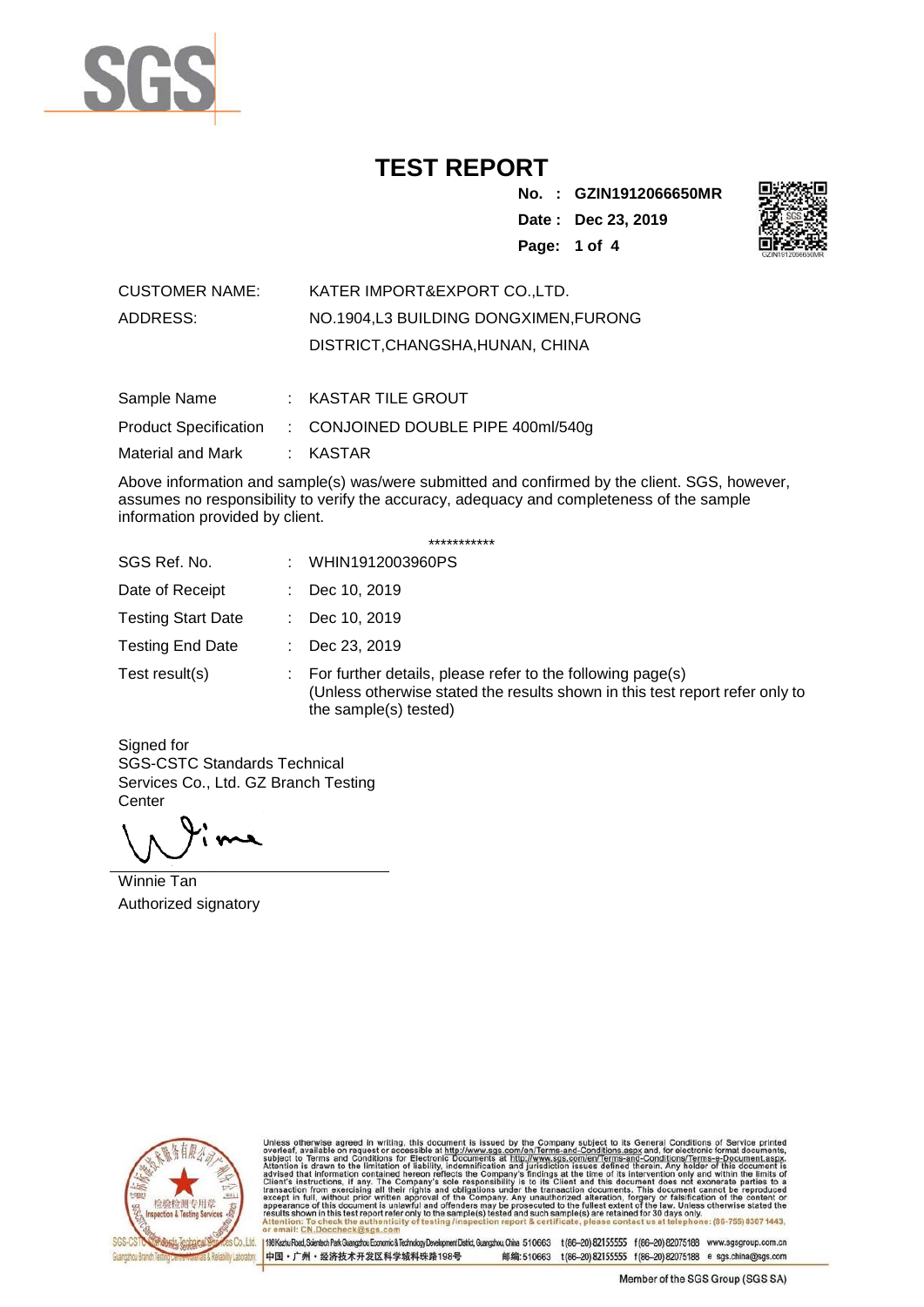

**No. : GZIN1912066650MR Date : Dec 23, 2019 Page: 2 of 4** 

Summary of Results:

| No. | $\mathsf{\tau}_{\mathsf{est}}$ Item . | Test Method                    | Result | Conclusion |
|-----|---------------------------------------|--------------------------------|--------|------------|
|     | Abrasion                              | GB/T 36797-2018 Section 7.2.10 | 41 mg  |            |
|     | Resistance                            | & GB/T 1768-2006               |        |            |

Note: Pass : Meet the requirements;

Fail : Does not meet the requirements;

/ : Not Apply to the judgment.

Original Sample Photo:





Unless otherwise agreed in writing, this document is issued by the Company subject to its General Conditions of Service printed overleaf, available on request or accessible at http://www.sgs.com/en/Terms-and-Conditions.asp : To check the authenti<br>CN.Doccheck@sgs.com

198 Kezhu Road, Scientech Park Guangzhou Economic & Technology Development District, Guangzhou, China 510663 t (86-20) 82155555 f (86-20) 82075188 www.sgsgroup.com.cn 中国·广州·经济技术开发区科学城科珠路198号 邮编:510663 t(86-20) 82155555 f(86-20) 82075188 e sgs.china@sgs.com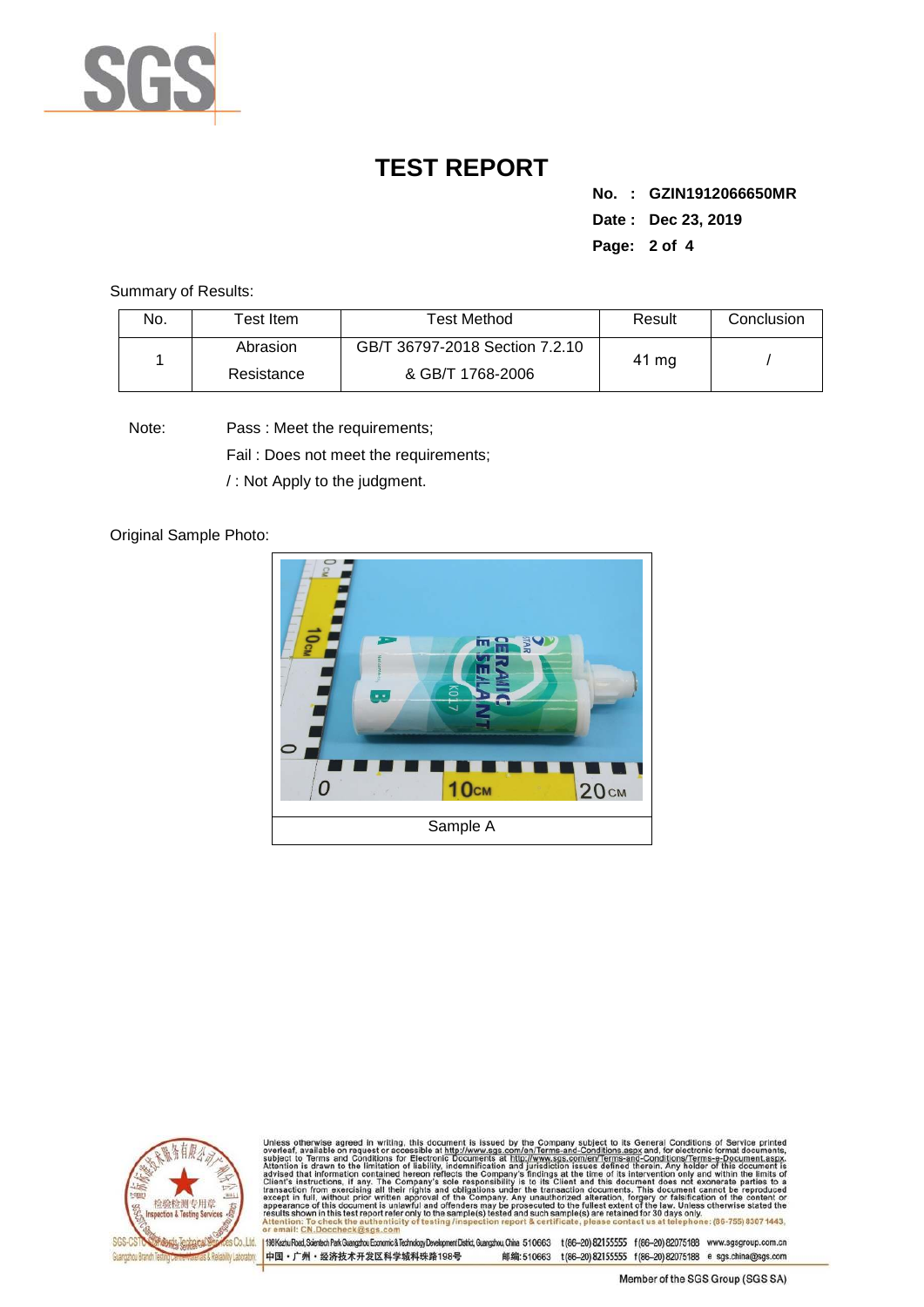

**No. : GZIN1912066650MR Date : Dec 23, 2019 Page: 3 of 4** 

Test Item: Abrasion Resistance

Sample Description: Adhesive

Test Method: GB/T 36797-2018 Section 7.2.10 & GB/T 1768-2006

Test Condition:

Wheel: CS-17

Load: 750g/wheel(total 1500g)

Cycles: 500

Test Result:

| Sample | Weight loss |
|--------|-------------|
|        | 41 mg       |

Note: weight loss = weight before test-weight after test.

Test Photo:





Unless otherwise agreed in writing, this document is issued by the Company subject to its General Conditions of Service printed overleaf, available on request or accessible at http://www.sgs.com/en/Terms-and-Conditions.as

198 Kezhu Road, Scientech Park Guangzhou Economic & Technology Development District, Guangzhou, China 510663 t (86-20) 82155555 f (86-20) 82075188 www.sgsgroup.com.cn 中国·广州·经济技术开发区科学城科珠路198号 邮编:510663 t(86-20) 82155555 f(86-20) 82075188 e sgs.china@sgs.com